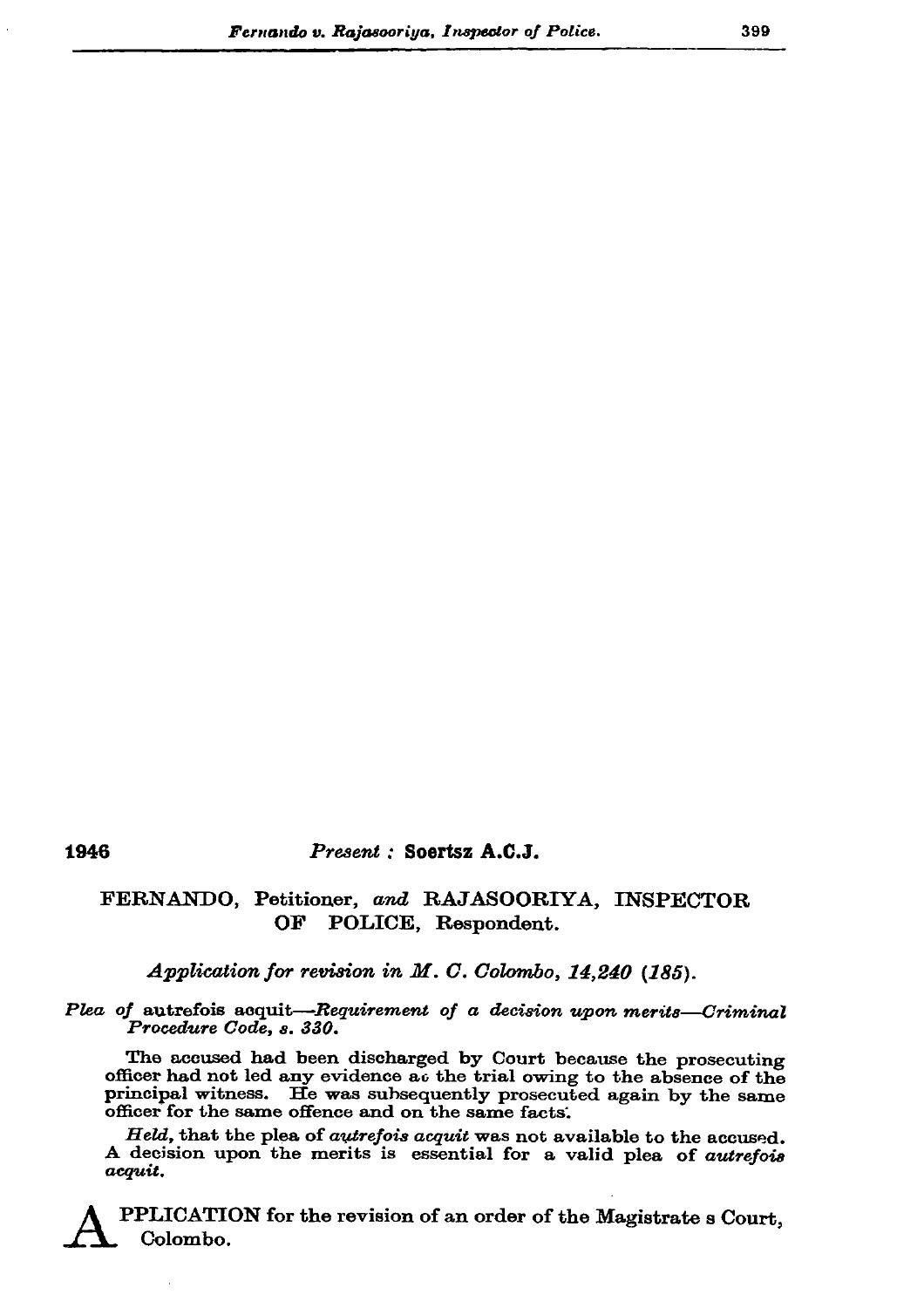Proceedings were instituted under section 148 (1) (b) of the Criminal Procedure Code against the accused in case No. 9,546 charging him under section 158 of the Penal Code with accepting illegal gratification. On the trial date the prosecution moved for a postponement on the ground that the principal witness for the prosecution was absent. The Magistrate refused to grant a postponement and called upon the prosecuting officer to proceed with the case with the available evidence. The prosecuting officer stated that he could not proceed with the case. The Magistrate thereupon discharged the accused.

The same prosecuting officer subsequently filed the present case No. 14,240 against the accused charging him with the same offence and on the same facts. The accused raised the plea of *autrefois acquit*. The learned Magistrate made order that the order of discharge entered in case No. 9.546 could not support the plea of *autrefois acquit* and that the case should proceed to trial on its merits.

H. V. Perera, K.C. (with him U. A. Jayasundera and L. G. Weeramantry), for the accused, petitioner.

E. L. W. de Zoysa, C.C., for the Attorney-General.

Cur. adv. vult.

August 1, 1946. SOERTSZ A.C.J.-

This application for revision raises a question with which we have had to deal before. To mention two cases, there was Gabriel v. Soysa<sup>1</sup> in which Garvin J. appears to have taken the view obiter that a Magistrate may enter a verdict of acquittal before hearing all the evidence the prosecution may have to offer in support of its case. He said of a contention to the contrary that "such a view of the section would deprive the Magistrate of the power to control the course of the trial", because, he observed, the words of section 190 do not "compel a Magistrate to record the evidence of every witness for the prosecution no matter how numerous they may be merely because the prosecution tenders them." In regard to the first of these observations, I ventured to point out in the case of Sumangala Thero v. Piyatissa Thero<sup>2</sup> that the Magistrate has the power to control the trial by *discharging* the accused if he is of the opinion that it would serve no useful purpose to proceed any further with the case or, if he prefers to make an order of acquittal, he should be able to rule out any other evidence available to the prosecution for some good reason pertaining to the admissibility or relevancy of evidence. In such a case, there is a decision upon the merits and such a decision is essential for a valid plea of *autrefois acquit*. This view is supported by good authority. Spencer Bower relying upon many decisions of the English Courts, to which he makes reference, observes as follows in his treatise "The Doctrine of Res Judicata" at pages 32 and 33: "Thus the dismissal of a summons, complaint or charge by a Court of summary jurisdiction, if expressly stated by the Court, or shown by evidence properly receivable to have proceeded upon a consideration of the merits, is a judicial decision of the innocence of the alleged offender  $\ddot{\phantom{a}}$ 

 $1 (1930) 31 N. L. R. 314.$ 

 $(1937)$  39 N, L. R. 265.